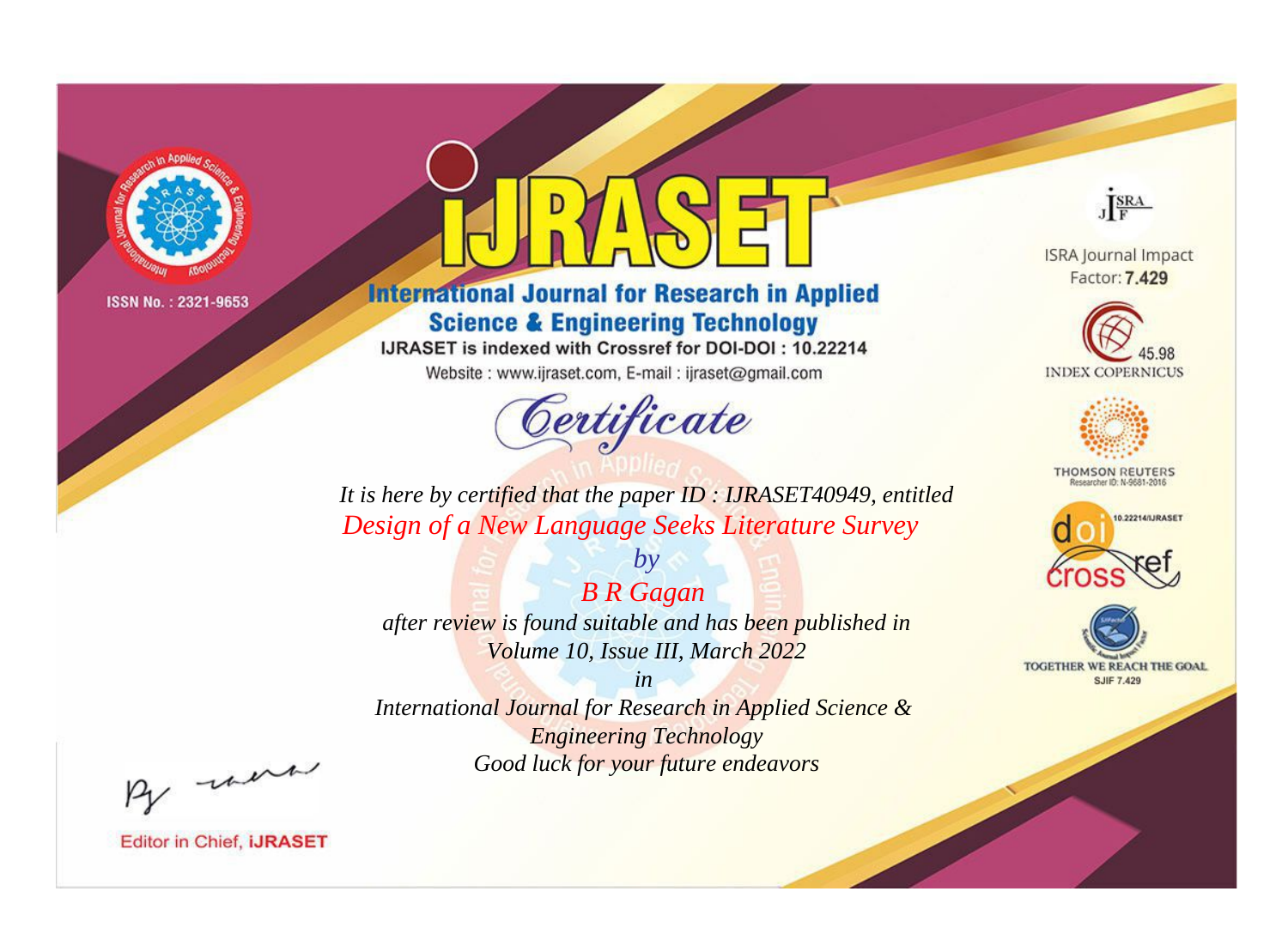

# **International Journal for Research in Applied Science & Engineering Technology**

IJRASET is indexed with Crossref for DOI-DOI: 10.22214

Website: www.ijraset.com, E-mail: ijraset@gmail.com



JERA

**ISRA Journal Impact** Factor: 7.429





**THOMSON REUTERS** 



TOGETHER WE REACH THE GOAL **SJIF 7.429** 

It is here by certified that the paper ID : IJRASET40949, entitled Design of a New Language Seeks Literature Survey

 $b\nu$ Shivaprakash T after review is found suitable and has been published in Volume 10, Issue III, March 2022

 $in$ International Journal for Research in Applied Science & **Engineering Technology** Good luck for your future endeavors

By morn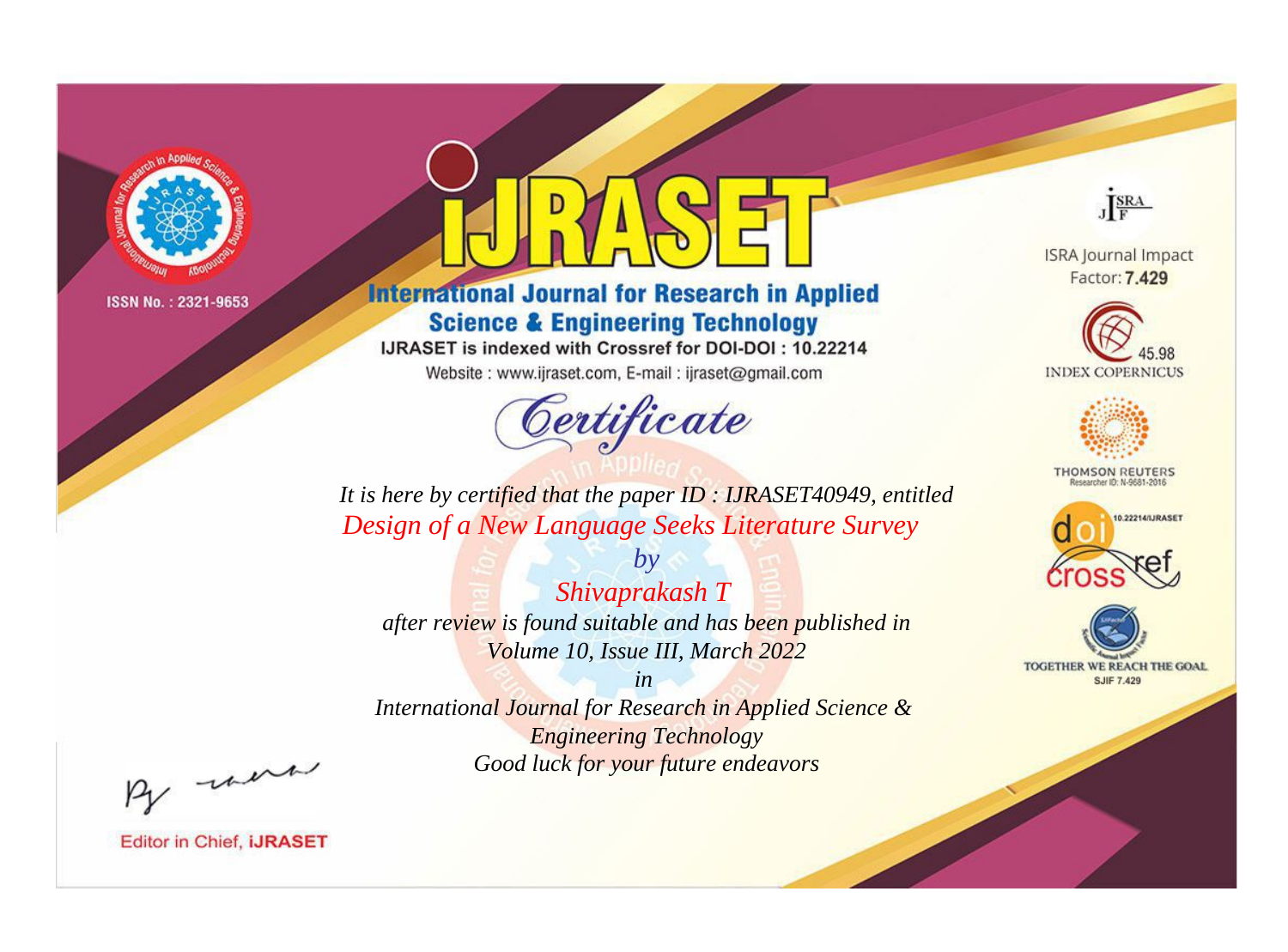

# **International Journal for Research in Applied Science & Engineering Technology**

IJRASET is indexed with Crossref for DOI-DOI: 10.22214

Website: www.ijraset.com, E-mail: ijraset@gmail.com



JERA

**ISRA Journal Impact** Factor: 7.429





**THOMSON REUTERS** 



TOGETHER WE REACH THE GOAL **SJIF 7.429** 

It is here by certified that the paper ID : IJRASET40949, entitled Design of a New Language Seeks Literature Survey

 $b\nu$ Thirumalai Shaktivel C after review is found suitable and has been published in Volume 10, Issue III, March 2022

 $in$ International Journal for Research in Applied Science & **Engineering Technology** Good luck for your future endeavors

By morn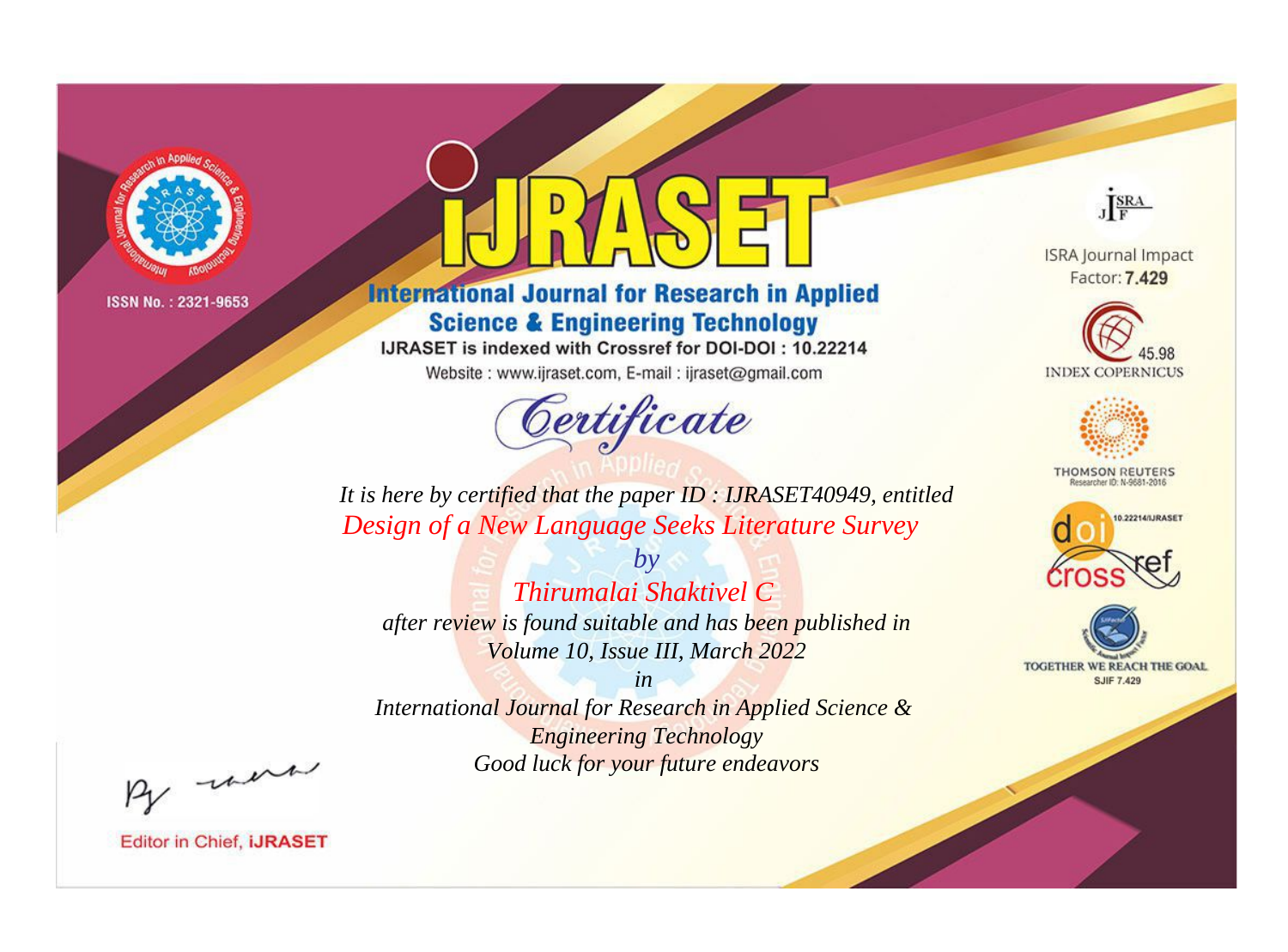

# **International Journal for Research in Applied Science & Engineering Technology**

IJRASET is indexed with Crossref for DOI-DOI: 10.22214

Website: www.ijraset.com, E-mail: ijraset@gmail.com



JERA

**ISRA Journal Impact** Factor: 7.429





**THOMSON REUTERS** 



TOGETHER WE REACH THE GOAL **SJIF 7.429** 

It is here by certified that the paper ID: IJRASET40949, entitled Design of a New Language Seeks Literature Survey

Vaishak P after review is found suitable and has been published in Volume 10, Issue III, March 2022

 $b\nu$ 

 $in$ International Journal for Research in Applied Science & **Engineering Technology** Good luck for your future endeavors

By morn